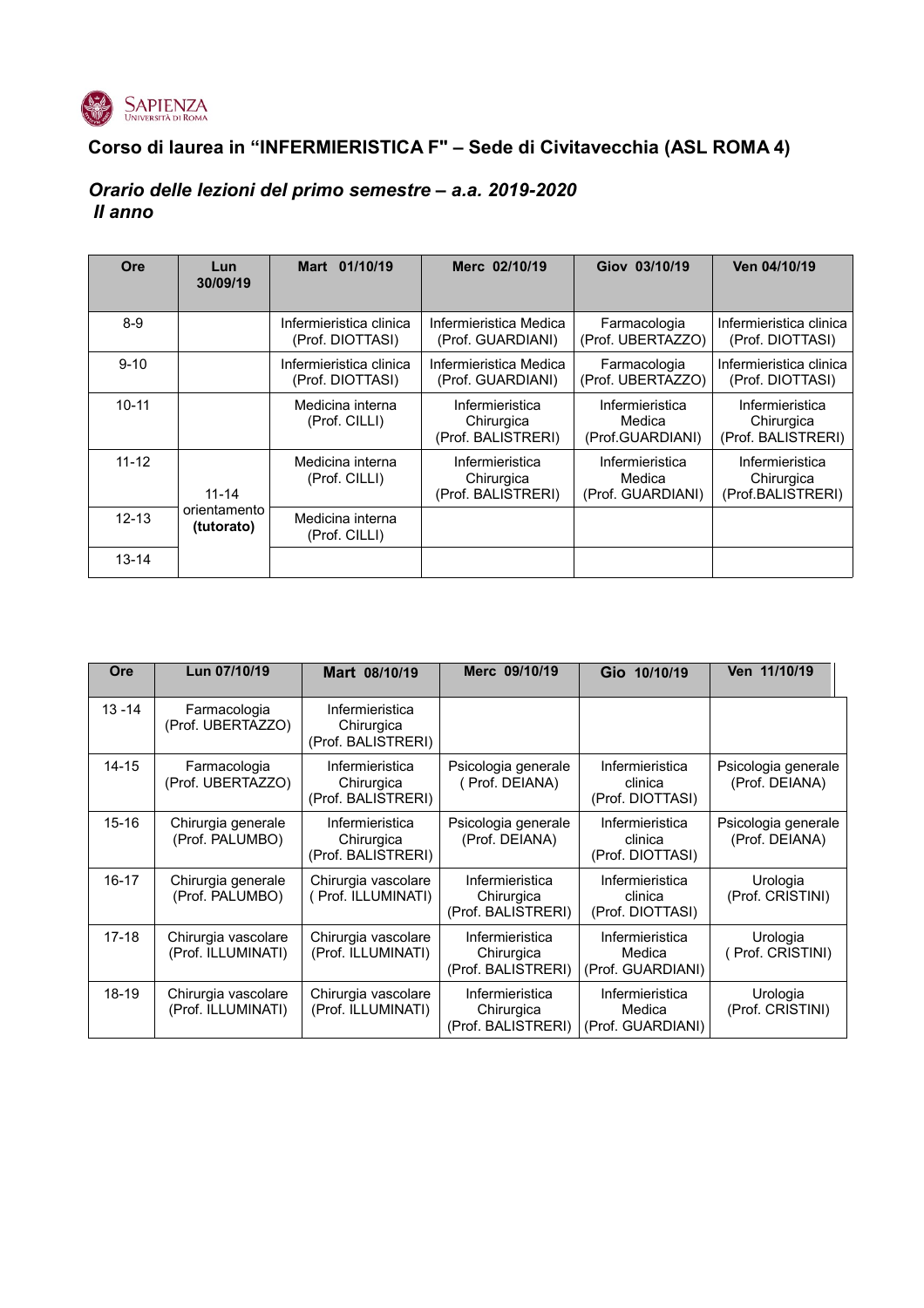Orario delle lezioni – II anno

| Ore       | Lun 14/10/19                          | Mart 15/10/19                               | Merc 16/10/19                                  | Gio 17/10/19                                   | Ven 18/10/19                                        |
|-----------|---------------------------------------|---------------------------------------------|------------------------------------------------|------------------------------------------------|-----------------------------------------------------|
| $8-9$     | Farmacologia<br>(Prof. UBERTAZZO)     | Infermieristica clinica<br>(Prof. DIOTTASI) | Inf. Medica<br>(Prof. GUARDIANI)               | Infermieristica<br>clinica<br>(Prof. DIOTTASI) |                                                     |
| $9 - 10$  | Farmacologia<br>(Prof. UBERTAZZO)     | Infermieristica clinica<br>(Prof. DIOTTASI) | Infermieristica<br>Medica<br>(Prof. GUARDIANI) | Infermieristica<br>clinica<br>(Prof. DIOTTASI) |                                                     |
| $10 - 11$ | Chirurgia generale<br>(Prof. PALUMBO) | Medicina interna<br>(Prof. CILLI)           | Infermieristica<br>Medica<br>(Prof. GUARDIANI) | Infermieristica<br>Medica<br>(Prof. GUARDIANI) |                                                     |
| $11 - 12$ | Chirurgia generale<br>(Prof. PALUMBO) | Medicina interna<br>(Prof. CILLI)           | Psicologia generale<br>(Prof. DEIANA)          | Infermieristica<br>Medica<br>(Prof. GUARDIANI) |                                                     |
| $12 - 13$ | Chirurgia generale<br>(Prof. PALUMBO) | Medicina interna<br>(Prof. CILLI)           | Psicologia generale<br>(Prof. DEIANA)          | Infermieristica<br>Medica<br>(Prof. GUARDIANI) |                                                     |
| $13 - 14$ |                                       |                                             |                                                |                                                | Infermieristica<br>Chirurgica<br>(Prof. BALISTRERI) |
| $14 - 15$ |                                       |                                             |                                                |                                                | Infermieristica<br>Chirurgica<br>(Prof.BALISTRERI)  |
| $15 - 16$ |                                       |                                             |                                                |                                                | Infermieristica<br>Medica<br>(Prof. GUARDIANI)      |
| $16 - 17$ |                                       |                                             |                                                |                                                | Infermieristica Medica<br>(Prof. GUARDIANI)         |
| $17 - 18$ |                                       |                                             |                                                |                                                | Infermieristica Medica<br>(Prof.GUARDIANI)          |

| <b>Ore</b> | Lun 21/10/19                              | Mart 22/10/19                             | Merc 23/10/19                          | Gio 24/10/19                     | Ven 25/10/19                                   |
|------------|-------------------------------------------|-------------------------------------------|----------------------------------------|----------------------------------|------------------------------------------------|
| $13 - 14$  | Farmacologia<br>(Prof. UBERTAZZO)         | Medicina interna<br>(Prof. CILLI)         | Psicologia generale<br>(Prof. DEIANA)  | Inf. Medica<br>(Prof. GUARDIANI) | Psicologia generale<br>(Prof. DEIANA)          |
| $14 - 15$  | Farmacologia<br>(Prof. UBERTAZZO)         | Medicina interna<br>(Prof. CILLI)         | Psicologia generale<br>(Prof. DEIANA)  | Inf. Medica<br>(Prof. GUARDIANI) | Psicologia generale<br>(Prof. DEIANA)          |
| $15 - 16$  | Chirurgia generale<br>(Prof. PALUMBO)     | Medicina interna<br>(Prof. CILLI)         | Nursing Chir ADE<br>(Prof. BALISTRERI) | Urologia<br>(Prof. CRISTINI)     | Infermieristica<br>Medica<br>(Prof. GUARDIANI) |
| $16 - 17$  | Chirurgia generale<br>(Prof. PALUMBO)     | Chirurgia vascolare<br>(Prof. ILLUMINATI) | Nursing Chir ADE<br>(Prof. BALISTRERI) | Urologia<br>(Prof. CRISTINI)     | Infermieristica<br>Medica<br>(Prof. GUARDIANI) |
| $17 - 18$  | Chirurgia vascolare<br>(Prof. ILLUMINATI) | Chirurgia vascolare<br>(Prof. ILLUMINATI) | Nursing Chir ADE<br>(Prof. BALISTRERI) | Urologia<br>(Prof. CRISTINI)     | Infermieristica<br>Medica<br>(Prof. GUARDIANI) |
| 18-19      | Chirurgia vascolare<br>(Prof. ILLUMINATI) | Chirurgia vascolare<br>(Prof. ILLUMINATI) |                                        |                                  |                                                |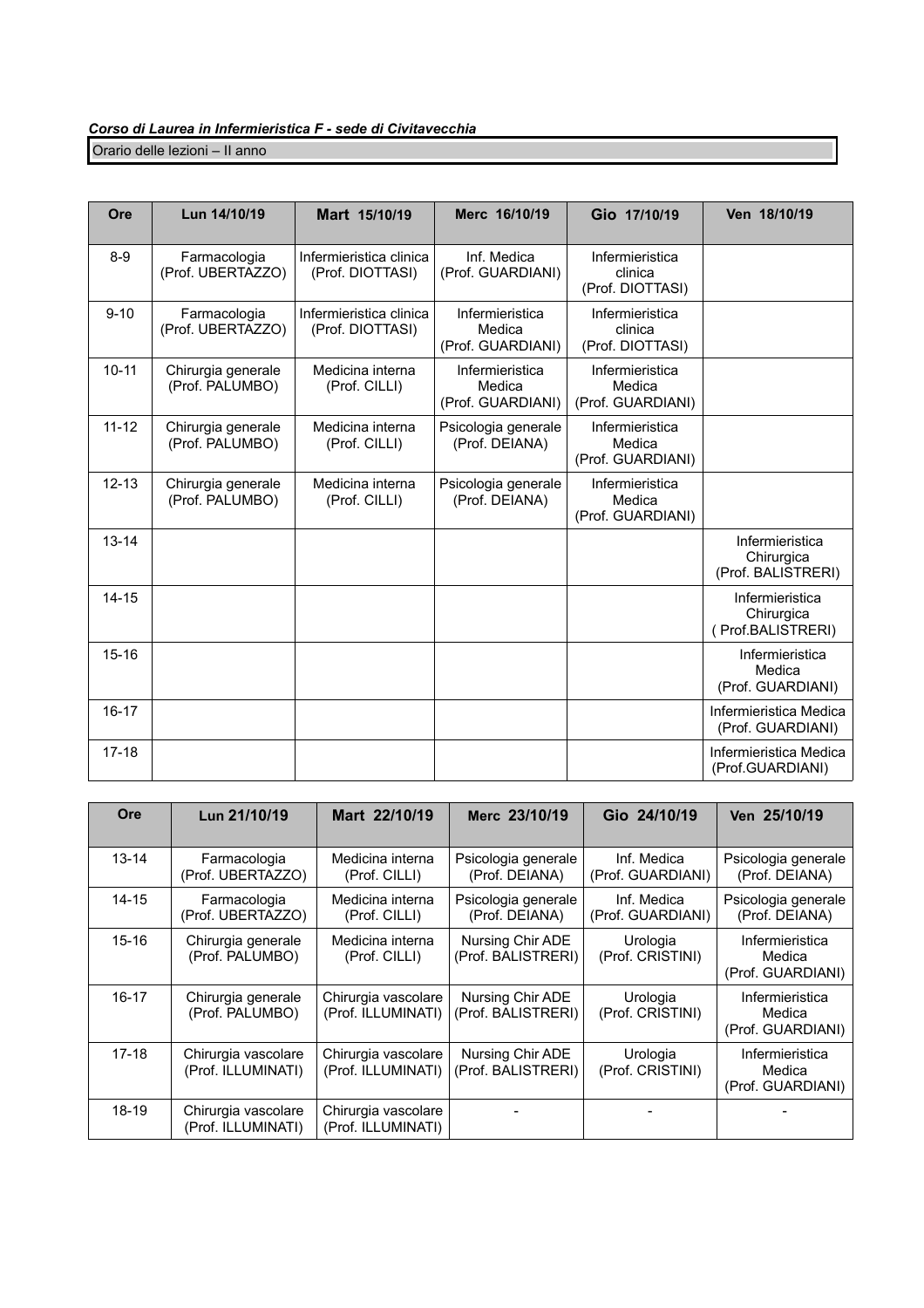### *Corso di Laurea in Infermieristica F- sede di Civitavecchia* Orario delle lezioni– II anno

| <b>Ore</b> | Lun 28/10/19                                  | Mart 29/10/19                               | Merc 30/10/19                          | Gio 31/10/19                    | <b>Ven</b><br>01/11/19 |
|------------|-----------------------------------------------|---------------------------------------------|----------------------------------------|---------------------------------|------------------------|
| $8-9$      | Infermieristica<br>Medica<br>(Prof.GUARDIANI) | Infermieristica clinica<br>(Prof. DIOTTASI) | Inf. Medica<br>(Prof. GUARDIANI)       |                                 |                        |
| $9 - 10$   | Infermieristica Medica<br>(Prof. GUARDIANI)   | Infermieristica clinica<br>(Prof. DIOTTASI) | Farmacologia<br>(Prof. UBERTAZZO)      |                                 |                        |
| $10 - 11$  | Chirurgia generale<br>(Prof. PALUMBO)         | Medicina interna<br>(Prof. CILLI)           | Farmacologia<br>(Prof. UBERTAZZO)      | <b>ESAME DI</b><br><b>STATO</b> | <b>FESTIVO</b>         |
| $11 - 12$  | Chirurgia generale<br>(Prof. PALUMBO)         | Medica interna<br>(Prof. CILLI)             | Nursing Chir ADE<br>(Prof. BALISTRERI) |                                 |                        |
| $12 - 13$  | Chirurgia generale<br>(Prof. PALUMBO)         | Medicina interna<br>(Prof.CILLI)            | Nursing Chir ADE<br>(Prof. BALISTRERI) |                                 |                        |

| <b>Ore</b> | Lun 04/11/19                              | Mart 05/11/19                            | Merc 06/11/19                                  | Gio 07/11/19                             | Ven 08/11/19                                         |
|------------|-------------------------------------------|------------------------------------------|------------------------------------------------|------------------------------------------|------------------------------------------------------|
| $13 - 14$  | Farmacologia<br>(Prof. UBERTAZZO)         | Medicina interna<br>(Prof. CILLI)        | Psicologia generale<br>(Prof. DEIANA)          | Farmacologia<br>(Prof. UBERTAZZO)        | Farmacologia<br>(Prof.<br>UBERTAZZO)                 |
| $14 - 15$  | Farmacologia<br>(Prof. UBERTAZZO)         | Medicina interna<br>(Prof. CILLI)        | Psicologia generale<br>(Prof. DEIANA)          | Farmacologia<br>(Prof. UBERTAZZO)        | Farmacologia<br>(Prof.<br>UBERTAZZO)                 |
| $15 - 16$  | Chirurgia vascolare<br>(Prof. ILLUMINATI) | Medicina interna<br>(Prof. CILLI)        | Infermieristica<br>Medica<br>(Prof.GUARDIANI)  | Chirurgia generale<br>(Prof. PIERMATTEI) | Inf prove efficacia<br>(Prof. DIOTTASI)              |
| $16 - 17$  | Chirurgia vascolare<br>(Prof. ILLUMINATI) | Chirurgia generale<br>(Prof. ILLUMINATI) | Infermieristica<br>Medica<br>(Prof. GUARDIANI) | Chirurgia generale<br>(Prof. PIERMATTEI) | Inf prove efficacia<br>(Prof. DIOTTASI)              |
| $17 - 18$  | Chirurgia generale<br>(Prof. ILLUMINATI)  | Chirurgia generale<br>(Prof. ILLUMINATI) | Infermieristica<br>Medica<br>(Prof. GUARDIANI) | Chirurgia generale<br>(Prof. PIERMATTEI) | Infermieristica, di<br>comunità<br>(Prof. GUARDIANI) |
| 18-19      | Chirurgia generale<br>(Prof. ILLUMINATI)  | Chirurgia generale<br>(Prof. ILLUMINATI) |                                                |                                          | Infermieristica di<br>comunità<br>(Prof. GUARDIANI)  |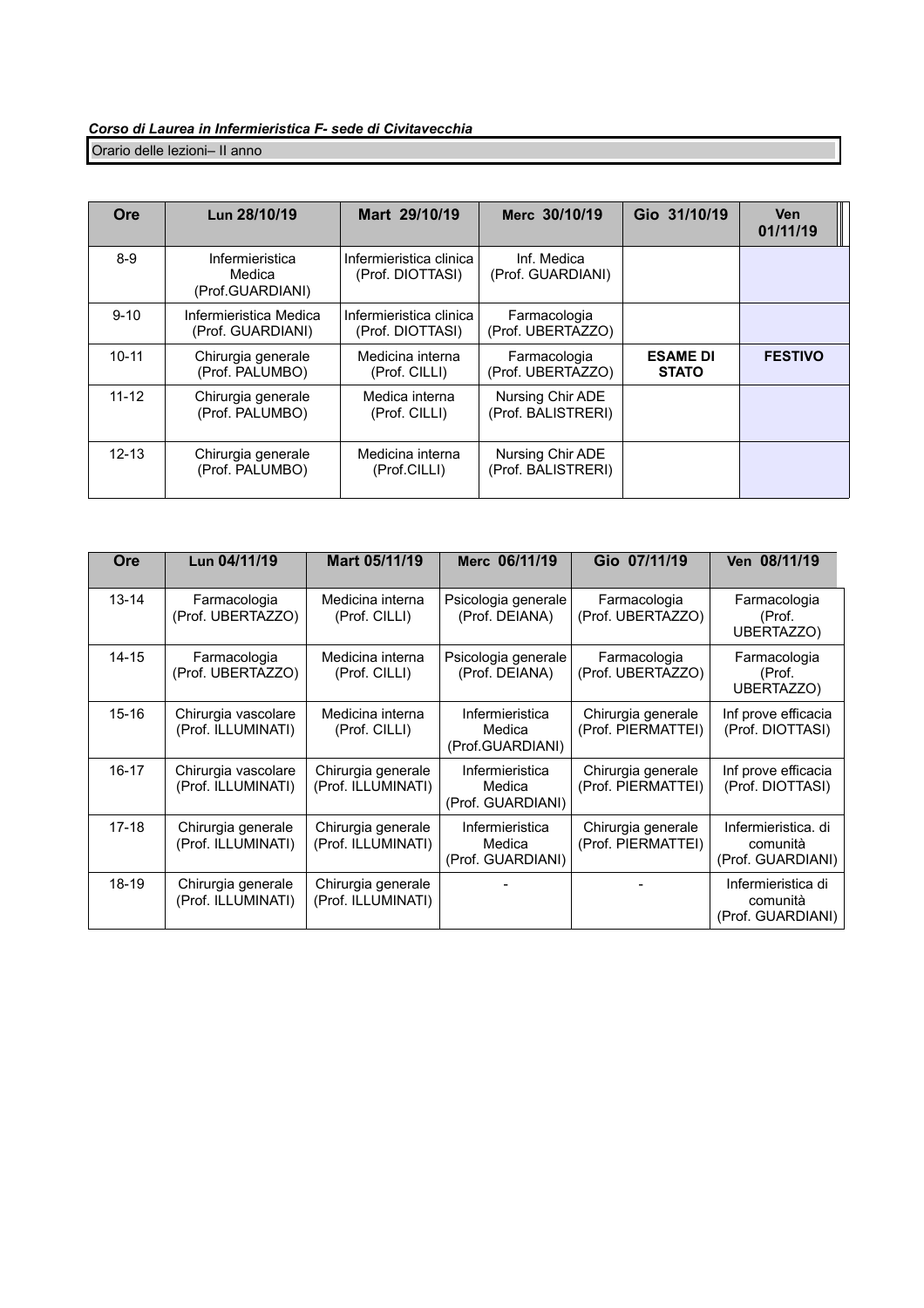Orario delle lezioni – II anno

| Ore       | Lun 11/11/19                          | Mart 12/11/19                              | Merc 13/11/19                                        | Gio 14/11/19                                         | Ven 15/11/19                                        |
|-----------|---------------------------------------|--------------------------------------------|------------------------------------------------------|------------------------------------------------------|-----------------------------------------------------|
| $8-9$     | Farmacologia<br>(Prof. UBERTAZZO)     | Nursing Chir ADE<br>(Prof. BALISTRERI)     | Infermieristica, di<br>comunità<br>(Prof. GUARDIANI) | Infermieristica, di<br>comunità<br>(Prof. GUARDIANI) | Inf prove efficacia<br>(Prof. DIOTTASI)             |
| $9 - 10$  | Farmacologia<br>(Prof. UBERTAZZO)     | Nursing Chir<br>(Prof. BALISTRERI)<br>ADE. | Infermieristica di<br>comunità<br>(Prof. GUARDIANI)  | Infermieristica di<br>comunità<br>(Prof. GUARDIANI)  | Inf prove efficacia<br>(Prof. DIOTTASI)             |
| $10 - 11$ | Chirurgia generale<br>(Prof. PALUMBO) | Nursing Chir ADE<br>(Prof. BALISTRERI)     | Infermieristica di<br>comunità<br>(Prof. GUARDIANI)  | Medicina interna<br>(Prof. CILLI)                    | Infermieristica di<br>comunità<br>(Prof. GUARDIANI) |
| $11 - 12$ | Chirurgia generale<br>(Prof. PALUMBO) | Farmacologia<br>(Prof. UBERTAZZO)          | Psicologia generale<br>(Prof. DEIANA)                | Medicina interna<br>(Prof. CILLI)                    | Infermieristica di<br>comunità<br>(Prof. GUARDIANI) |
| $12 - 13$ |                                       | Farmacologia<br>(Prof. UBERTAZZO)          | Psicologia generale<br>(Prof. DEIANA)                | Medicina interna<br>(Prof. CILLI)                    |                                                     |

| Ore       | Lun 18/11/19                             | Mart 19/11/19                             | Merc 20/11/19                                       | Gio 21/11/19                             | Ven 22/11/19                                        |
|-----------|------------------------------------------|-------------------------------------------|-----------------------------------------------------|------------------------------------------|-----------------------------------------------------|
| $13 - 14$ | Farmacologia<br>(Prof. UBERTAZZO)        |                                           | Infermieristica di<br>comunità<br>(Prof. GUARDIANI) | Chirurgia generale<br>(Prof. PIERMATTEI) |                                                     |
| 14-15     | Farmacologia<br>(Prof. UBERTAZZO)        |                                           | Infermieristica di<br>comunità<br>(Prof. GUARDIANI) | Chirurgia generale<br>(Prof. PIERMATTEI) | Infermieristica clinica<br>(Prof. DIOTTASI)         |
| 15-16     | Chirurgia generale<br>(Prof. ILLUMINATI) | <b>ESAME DI</b><br><b>STATO</b><br>(TESI) | Nursing Chir<br>(Prof. BALISTRERI)<br>ADE           | Chirugia generale<br>(Prof. PIERMATTEI)  | Infermieristica clinica<br>(Prof. DIOTTASI)         |
| $16 - 17$ | Chirurgia generale<br>(Prof. ILLUMINATI) |                                           | Nursing Chir<br>(Prof. BALISTRERI)<br><b>ADE</b>    | Urologia<br>(Prof. CRISTINI)             | Infermieristica di<br>comunità<br>(Prof. GUARDIANI) |
| $17-18$   | Chirurgia generale<br>(Prof. ILLUMINATI) |                                           |                                                     | Urologia<br>(Prof. CRISTINI)             | Infermieristica di<br>comunità<br>(Prof. GUARDIANI) |
| 18-19     | Chirurgia generale<br>(Prof. ILLUMINATI) |                                           |                                                     | Urologia<br>(CRISTINI)                   |                                                     |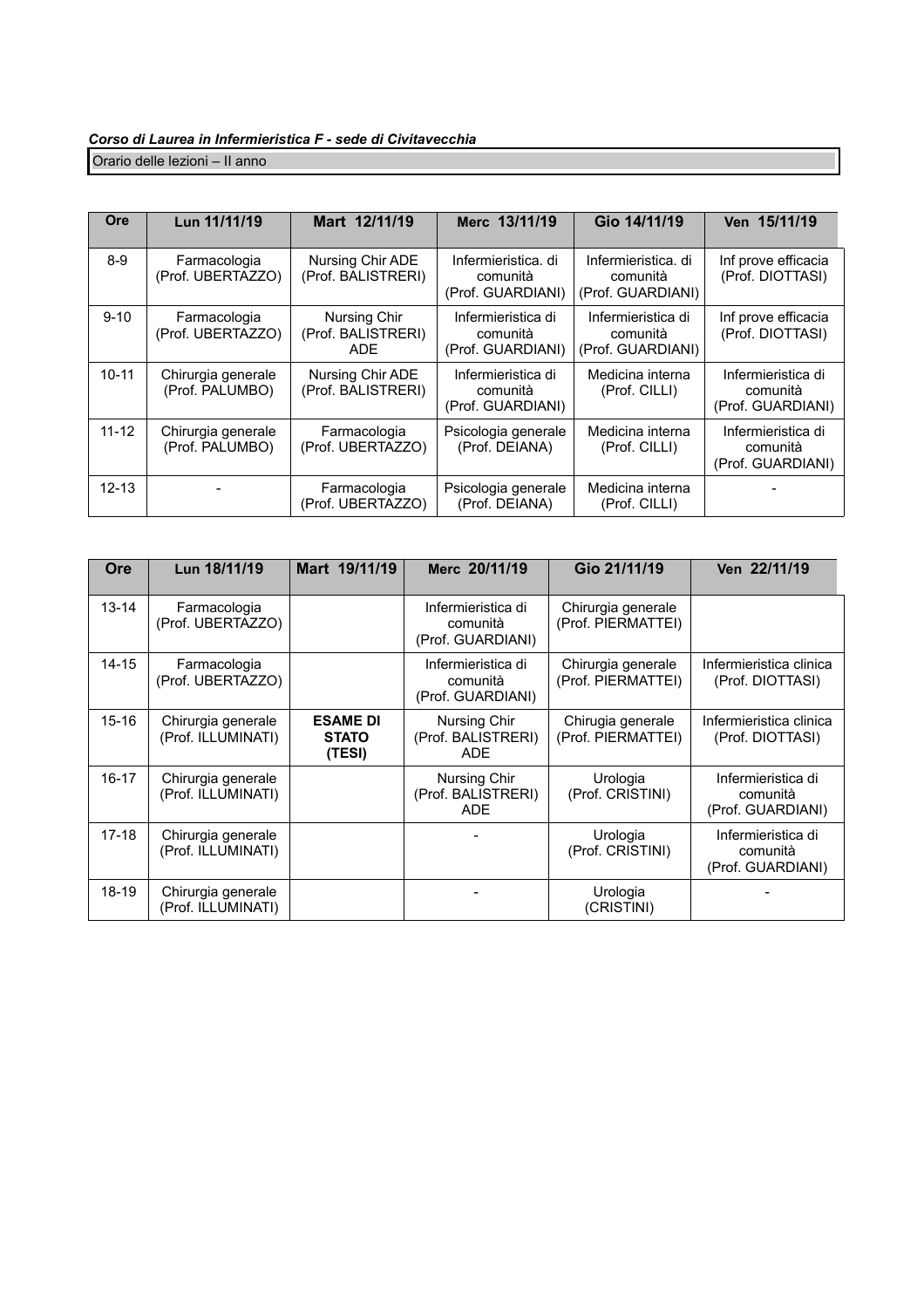Orario delle lezioni – II anno

#### I semestre

| <b>Ore</b> | Lun 25/11/19                                        | Mart 26/11/19                        | Merc 27/11/19                                       | Gio 28/11/19                                        | Ven 29/11/19                                     |
|------------|-----------------------------------------------------|--------------------------------------|-----------------------------------------------------|-----------------------------------------------------|--------------------------------------------------|
| $8-9$      | Psicologia generale<br>(Prof.DEIANA)                | Farmacologia<br>(Prof.<br>UBERTAZZO) | Psicologia generale<br>(Prof. DEIANA)               | Infermieristica di<br>comunità<br>(Prof. GUARDIANI) | Infermieristica clinica<br>(Prof. DIOTTASI)      |
| $9 - 10$   | Psicologia generale<br>(Prof.DEIANA)                | Farmacologia<br>(Prof.<br>UBERTAZZO) | Psicologia generale<br>(Prof. DEIANA)               | Infermieristica di<br>comunità<br>(Prof. GUARDIANI) | Infermieristica clinica<br>(Prof. DIOTTASI)      |
| $10 - 11$  | Infermieristica di<br>comunità<br>(Prof. GUARDIANI) | Medicina interna<br>(Prof. CILLI)    | Infermieristica di<br>comunità<br>(Prof. GUARDIANI) | Chirurgia generale<br>(Prof. PIERMATTEI)            | Nursing Chir<br>(Prof. BALISTRERI)<br><b>ADE</b> |
| $11 - 12$  | Infermieristica di<br>comunità<br>(Prof. GUARDIANI) | Medicina interna<br>(Prof. CILLI)    | Infermieristica di<br>comunità<br>(Prof. GUARDIANI) | Chirurgia generale<br>(Prof. PIERMATTEI)            | Nursing Chir<br>(Prof. BALISTRERI)<br><b>ADE</b> |
| $12 - 13$  |                                                     | Medicina interna<br>(Prof. CILLI)    |                                                     | Chirurgia generale<br>(Prof. PIERMATTEI)            |                                                  |

| Ore       | Lun 02/12/19                             | Mart 03/12/19                               | Merc 04/12/19                                       | Gio 05/12/19                             | Ven 06/12/19                                   |
|-----------|------------------------------------------|---------------------------------------------|-----------------------------------------------------|------------------------------------------|------------------------------------------------|
| $13 - 14$ | Psicologia generale<br>(Prof. DEIANA)    | Medicina interna<br>(Prof. CILLI)           | Psicologia generale<br>(Prof. DEIANA)               | Chirurgia generale<br>(Prof. PIERMATTEI) | Psicologia generale<br>(Prof. DEIANA)          |
| $14 - 15$ | Psicologia generale<br>(Prof. DEIANA)    | Medicina interna<br>(Prof. CILLI)           | Psicologia generale<br>(Prof. DEIANA)               | Chirurgia generale<br>(Prof. PIERMATTEI) | Psicologia generale<br>(Prof. DEIANA)          |
| $15 - 16$ | Chirurgia generale<br>(Prof. ILLUMINATI) | Medicina interna<br>(Prof. CILLI)           | Infermieristica di<br>comunità<br>(Prof. GUARDIANI) | Chirurgia generale<br>(Prof. PIERMATTEI) | Infermieristica<br>clinica<br>(Prof. DIOTTASI) |
| $16 - 17$ | Chirurgia generale<br>(Prof. ILLUMINATI) | Chirurgia generale<br>(Prof.<br>ILLUMINATI) | Infermieristica di<br>comunità<br>(Prof. GUARDIANI) | Urologia<br>(Prof. CRISTINI)             | Infermieristica<br>clinica<br>(Prof. DIOTTASI) |
| $17-18$   | Chirurgia generale<br>(Prof. ILLUMINATI) | Chirurgia generale<br>(Prof.<br>ILLUMINATI) | Infermieristica di<br>comunità<br>(Prof. GUARDIANI) | Urologia<br>(Prof. CRISTINI)             | Infermieristica<br>clinica<br>(Prof. DIOTTASI) |
| 18-19     | Chirurgia generale<br>(Prof. ILLUMINATI) | Chirurgia generale<br>(Prof.<br>ILLUMINATI) |                                                     | Urologia<br>(Prof. CRISTINI)             |                                                |

|                                       | 09/12/19 | 1012/19 | 11/12/19 | 12/12/19 | 13/12/19 |
|---------------------------------------|----------|---------|----------|----------|----------|
|                                       |          |         |          |          |          |
| <b>LABORATORIO</b><br><b>GESTUALE</b> |          |         |          |          |          |
| <b>ADE A SCELTA</b>                   |          |         |          |          |          |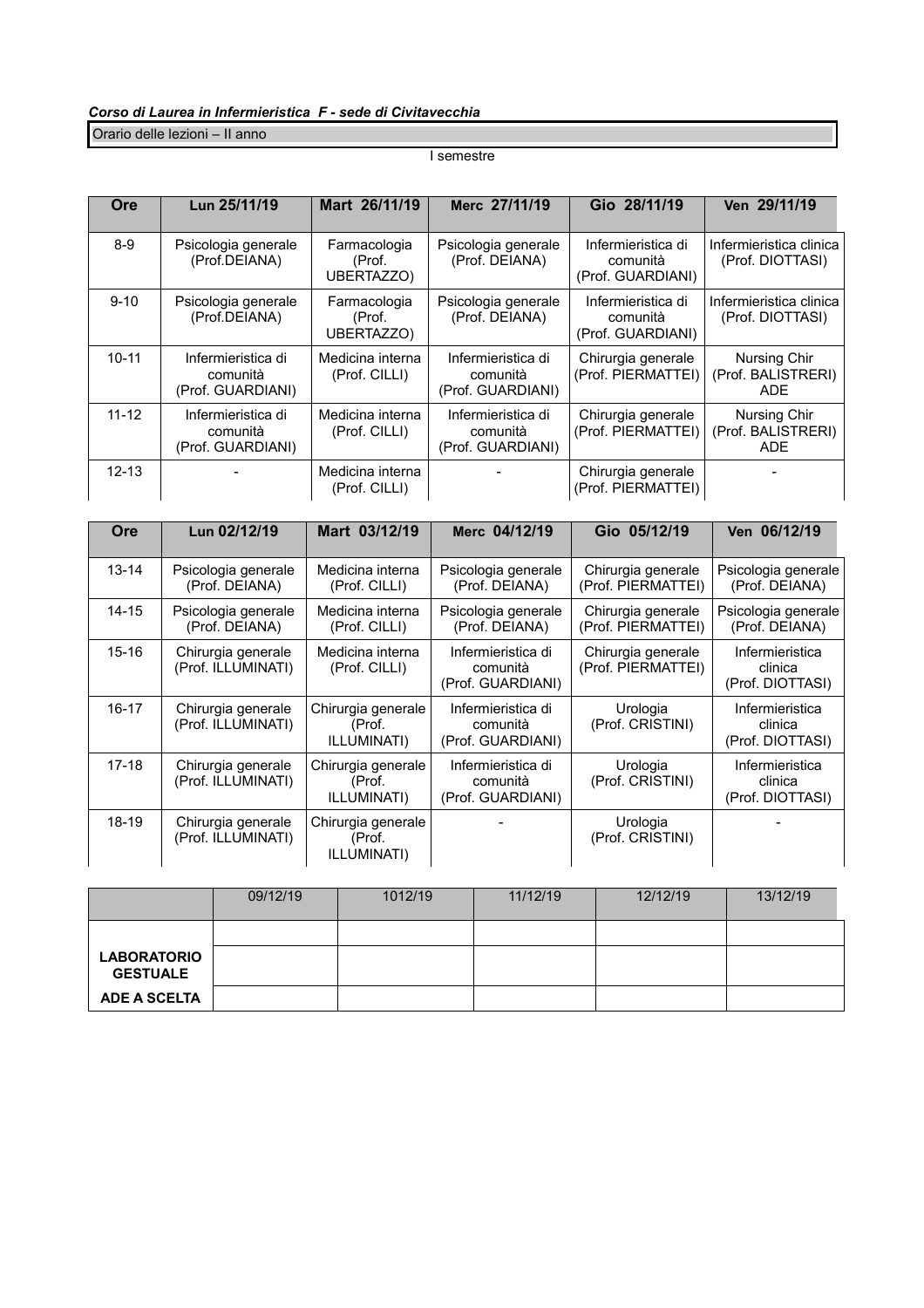orario delle lezioni – II anno

| <b>Ore</b>                             | 16/12/19 | 17/12/19 | 18/12/19 | 19/12/19 | 20/12/19 |
|----------------------------------------|----------|----------|----------|----------|----------|
| <b>LABORATORIO</b>                     |          |          |          |          |          |
| <b>GESTUALE</b><br><b>ADE A SCELTA</b> |          |          |          |          |          |

| <b>VACANZE DI</b><br><b>NATALE</b> | 23/12/19                    | 24/12/19 | 25/12/19         | 26/12/19          | 27/12/19 |
|------------------------------------|-----------------------------|----------|------------------|-------------------|----------|
|                                    | Inizio vacanze<br>natalizie |          | <b>S. NATALE</b> | <b>S. STEFANO</b> |          |

| <b>ore</b>                         | 30/12/19 | 31/12/19 | 01/01/20                 | 02/01/20 | 03/01/20 |
|------------------------------------|----------|----------|--------------------------|----------|----------|
| <b>VACANZE DI</b><br><b>NATALE</b> |          |          | <b>CAPODANNO</b><br>2020 |          |          |

| 06/01/20                         | 07/01/20 | 08/01/20 | 09/01/20 | 10/01/20 |
|----------------------------------|----------|----------|----------|----------|
| <b>FINE</b> vacanze<br>natalizie |          |          |          |          |

|                                                            | 13/01/20 | 14/01/20 | 15/01/20 | 16/01/20 | 17/01/20 |
|------------------------------------------------------------|----------|----------|----------|----------|----------|
| <b>TIROCINIO</b>                                           |          |          |          |          |          |
| <b>LABORATORIO</b><br><b>GESTUALE</b>                      |          |          |          |          |          |
| <b>ADE A SCELTA</b>                                        |          |          |          |          |          |
| <b>SEMINARI A</b><br><b>SCELTA E</b><br><b>OBBLIGATORI</b> |          |          |          |          |          |

| 20/01/20 | 21/01/20 | 22/01/20 | 23/01/20                                                      | 24/01/20 | 25/01/20 |
|----------|----------|----------|---------------------------------------------------------------|----------|----------|
|          |          |          | <b>TIROCINIO</b><br>$1^\circ$ ciclo<br>dal 20/1 al 26/02/2020 |          |          |

| 24/02/20 | 25/02/20 | 26/02/20     | 27/02/20                                                          | 28/02/20 | 29/02/20 |
|----------|----------|--------------|-------------------------------------------------------------------|----------|----------|
|          |          | Fine 1 ciclo | <b>TIROCINIO</b><br>$2^\circ$ ciclo<br>dal 27/02 al<br>28/03/2020 |          |          |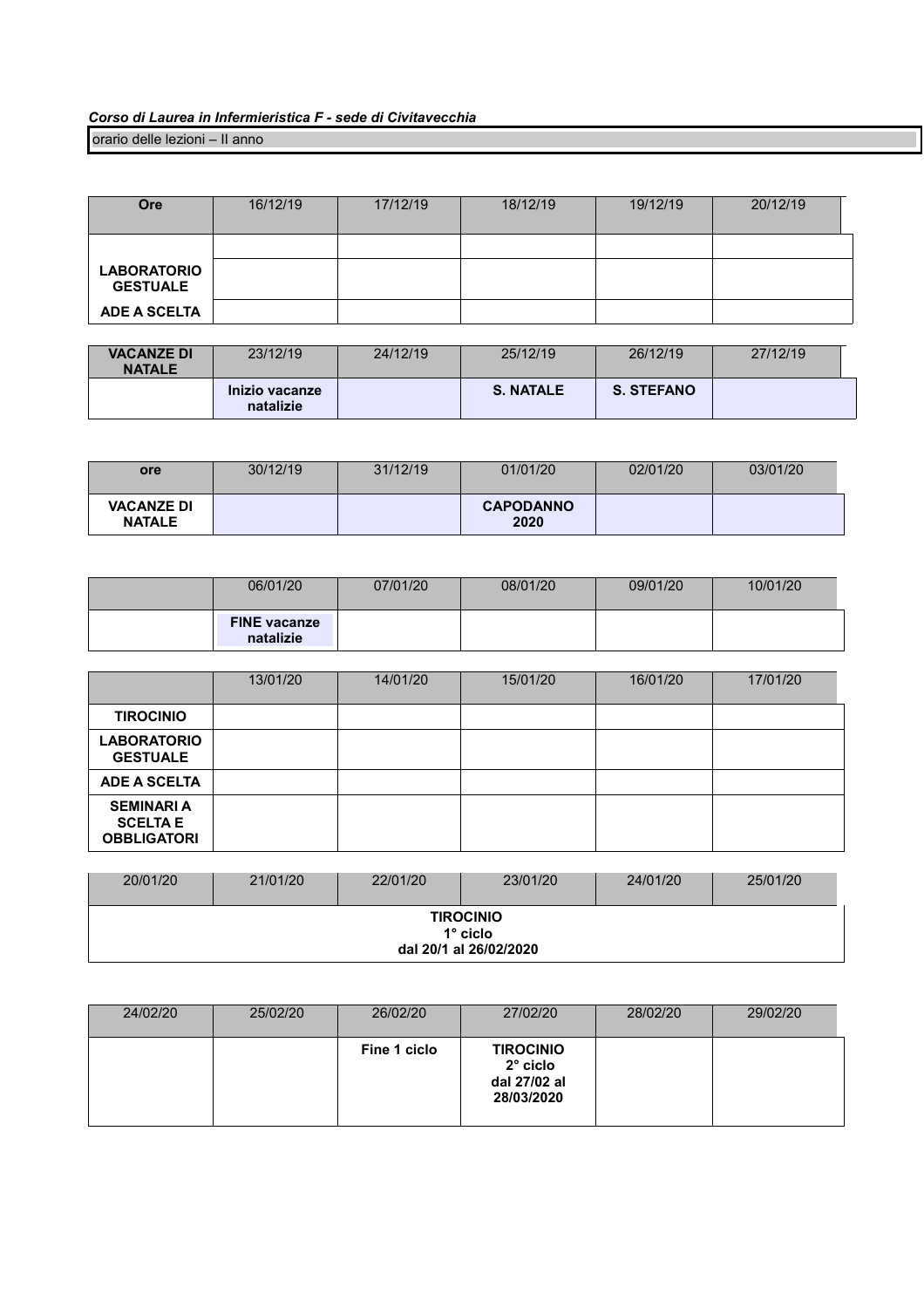# *Corso di laurea in "INFERMIERISTICA F" – Sede di Civitavecchia (ASL ROMA 4)*

### *Orario delle lezioni del secondo semestre – a.a. 2019-2020 II anno*

| <b>Ore</b> | Lun 30/03/20                               | Mart 31/03/20                                              | Merc 01/04/20                                    | Gio 02/04/20                                 | Ven 03/04/20                               |
|------------|--------------------------------------------|------------------------------------------------------------|--------------------------------------------------|----------------------------------------------|--------------------------------------------|
| $8 - 9$    | Educazione<br>sanitaria<br>(Prof. CODELLA) | Infemieristica clinica<br>nelle cronicità<br>(Prof. MANNA) | Educazione<br>sanitaria<br>(Prof. CODELLA)       | Educazione sanitaria<br>(Prof. CODELLA)      | Educazione<br>sanitaria<br>(Prof. CODELLA) |
| $9 - 10$   | Malattie del sangue<br>(Prof. PULSONI)     | Infemieristica clinica<br>nelle cronicità<br>(Prof. MANNA) | Medicina nelle<br>cronicità<br>(Prof. VISENTINI) | Educazione sanitaria<br>(Prof. CODELLA)      | Malattie del sangue<br>(Prof. PULSONI)     |
| $10 - 11$  | Malattie del sangue<br>(Prof. PULSONI)     | Educazione sanitaria<br>(Prof. CODELLA)                    | Medicina nelle<br>cronicità<br>(Prof. VISENTINI) | Statistica/Informatica<br>(Prof. Bartolucci) | Malattie del sangue<br>(Prof. PULSONI)     |
| $11 - 12$  | Malattie del sangue<br>(Prof. PULSONI)     | Epidemiologia<br>(Prof. MAGNANO)                           | Medicina nelle<br>cronicità<br>(Prof. VISENTINI) | Statistica/Informatica<br>(Prof. Bartolucci) | Malattie del sangue<br>(Prof. PULSONI)     |
| $12 - 13$  | Malattie del sangue<br>(Prof. PULSONI)     | Epidemiologia<br>(Prof. MAGNANO)                           | Medicina nelle<br>cronicità<br>(Prof. VISENTINI) | Statistica/Informatica<br>(Prof. Bartolucci) | Malattie del sangue<br>(Prof. PULSONI)     |

| Ore       | Lun 06/04/20                                               | Mart 07/04/20                                              | Merc 08/04/20                                              | Gio 09/04/20  | Ven 10/04/20 |
|-----------|------------------------------------------------------------|------------------------------------------------------------|------------------------------------------------------------|---------------|--------------|
| $13 - 14$ | Infemieristica clinica<br>nelle cronicità<br>(Prof. MANNA) | Infemieristica clinica<br>nelle cronicità<br>(Prof. MANNA) | Infemieristica clinica<br>nelle cronicità<br>(Prof. MANNA) |               |              |
| $14 - 15$ | Infemieristica clinica<br>nelle cronicità<br>(Prof. MANNA) | Infemieristica clinica<br>nelle cronicità<br>(Prof. MANNA) | Malattie<br>cardiovascolari<br>(Prof. GOSSETTI)            |               |              |
| $15 - 16$ | Endocrinologia<br>(Prof. DE BIASIO)                        | Endocrinologia<br>(Prof. DE BIASIO)                        | Malattie<br>cardiovascolari<br>(Prof. GOSSETTI)            | <b>Inizio</b> |              |
| $16 - 17$ | Endocrinologia<br>(Prof. DE BIASIO)                        | Endocrinologia<br>(Prof. DE BIASIO)                        | Malattie<br>cardiovascolari<br>(Prof. GOSSETTI)            | Vacanze       |              |
| $17 - 18$ | Statistica/Informatica<br>(Prof. Bartolucci)               | Oncologia<br>(Prof. GIROLAMI)                              | Malattie<br>cardiovascolari<br>(Prof. GOSSETTI)            | Pasquali      |              |
| 18-19     | Statistica/Informatica<br>(Prof. Bartolucci)               | Oncologia<br>(Prof. GIROLAMI)                              | Malattie<br>cardiovascolari<br>(Prof. GOSSETTI)            |               |              |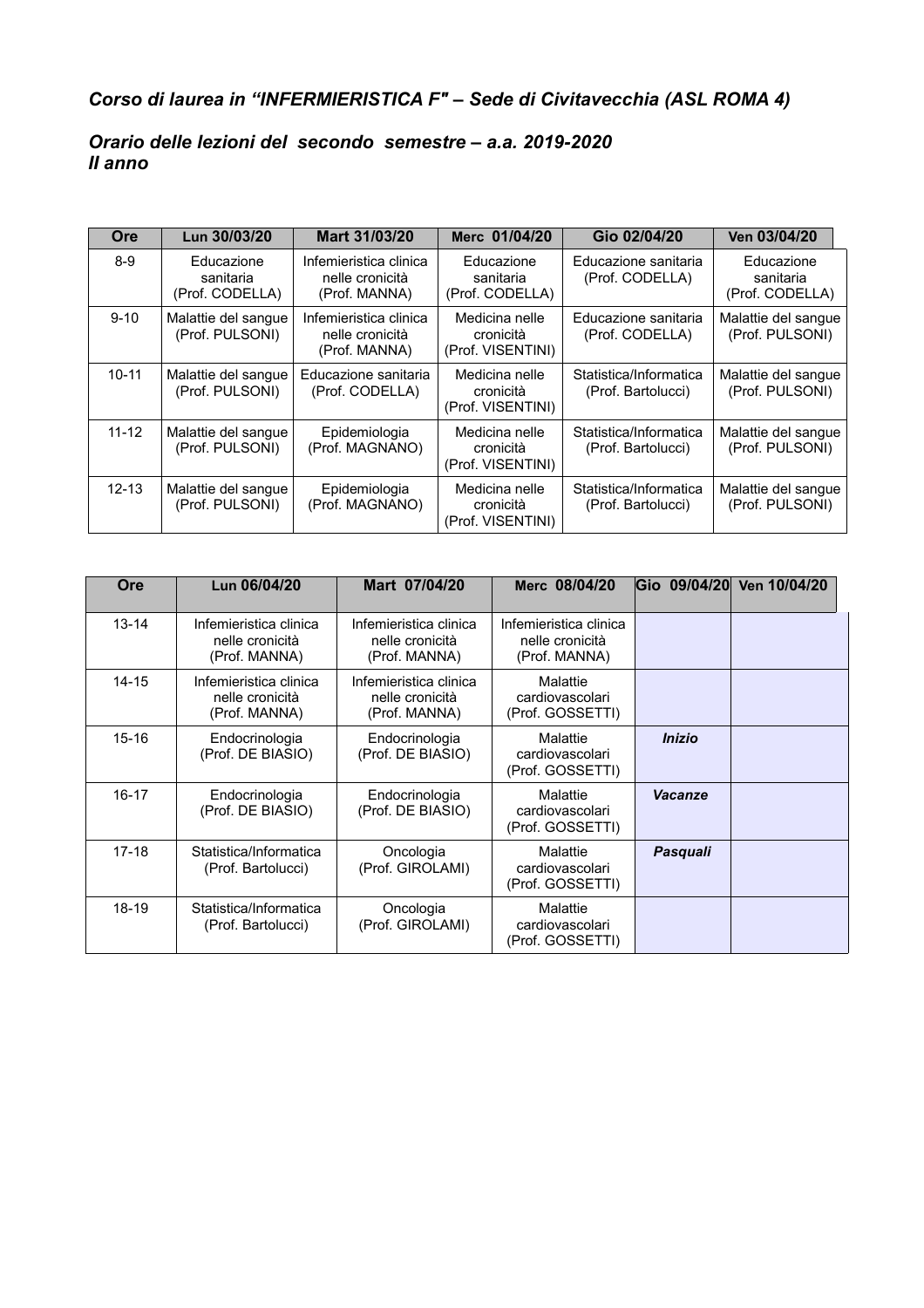Orario delle lezioni – II anno

| Ore       | Lun 13/04/20 | Mart 14/04/20 | Merc 15/04/20                                    | Gio 16/04/20                                 | Ven 17/04/20                            |
|-----------|--------------|---------------|--------------------------------------------------|----------------------------------------------|-----------------------------------------|
| $8-9$     |              |               | Educazione sanitaria<br>(Prof. CODELLA)          | Epidemiologia<br>(Prof. MAGNANO)             | Educazione sanitaria<br>(Prof. CODELLA) |
| $9 - 10$  |              |               | Medicina nelle<br>cronicità<br>(Prof. VISENTINI) | Epidemiologia<br>(Prof. MAGNANO)             | Malattie del sangue<br>(Prof. PULSONI)  |
| $10 - 11$ | Lunedì       | <b>Fine</b>   | Medicina nelle<br>cronicità<br>(Prof. VISENTINI) | Statistica/Informatica<br>(Prof. BARTOLUCCI) | Malattie del sangue<br>(Prof. PULSONI)  |
| $11 - 12$ | dell'Angelo  | vacanze       | Medicina nelle<br>cronicità<br>(Prof. VISENTINI) | Statistica/Informatica<br>(Prof. BARTOLUCCI) | Malattie del sangue<br>(Prof. PULSONI)  |
| $12 - 13$ |              | Pasquali      | Medicina nelle<br>cronicità<br>(Prof. VISENTINI) | Statistica/Informatica<br>(Prof. BARTOLUCCI) | Malattie del sangue<br>(Prof. PULSONI)  |

| Ore       | Lun 20/04/20                                       | Mart 21/04/20                                      | Merc 22/04/20                                      | Gio 23/04/20                                                | Ven 24/04/20                                                   |
|-----------|----------------------------------------------------|----------------------------------------------------|----------------------------------------------------|-------------------------------------------------------------|----------------------------------------------------------------|
| $13 - 14$ | Infemieristica nelle<br>cronicità<br>(Prof. MANNA) | Infemieristica nelle<br>cronicità<br>(Prof. MANNA) | Infemieristica nelle<br>cronicità<br>(Prof. MANNA) |                                                             |                                                                |
| $14 - 15$ | Infemieristica<br>cronicità<br>(Prof. MANNA)       | Infemieristica nelle<br>cronicità<br>(Prof. MANNA) | Malattie<br>cardiovascolari<br>(Prof. GOSSETTI)    | Infemieristica<br>clinica disabilità<br>(Prof.<br>BONAMANO) | Infemieristica clinica nelle<br>disabilità<br>(Prof. BONAMANO) |
| $15 - 16$ | Endocrinologia<br>(Prof. DE BIASIO)                | Endocrinologia<br>(Prof. DE BIASIO)                | Malattie<br>cardiovascolari<br>(Prof. GOSSETTI)    | Infemieristica<br>clinica disabilità<br>(Prof.<br>BONAMANO) | Infemieristica clinica nelle<br>disabilità<br>(Prof. BONAMANO) |
| $16 - 17$ | Endocrinologia<br>(Prof. DE BIASIO)                | Endocrinologia<br>(Prof. DE BIASIO)                | Malattie<br>cardiovascolari<br>(Prof. GOSSETTI)    | Infemieristica<br>clinica disabilità<br>(Prof.<br>BONAMANO) | Infemieristica clinica nelle<br>disabilità<br>(Prof. BONAMANO) |
| $17 - 18$ | Statistica/Informati<br>cа<br>(Prof. Bartolucci)   | Oncologia<br>(Prof. GIROLAMI)                      | Malattie<br>cardiovascolari<br>(Prof. GOSSETTI)    | Oncologia<br>(Prof. GIROLAMI)                               | Epidemiologia<br>(Prof. MAGNANO)                               |
| 18-19     | Statistica/Informati<br>ca<br>(Prof. Bartolucci)   | Oncologia<br>(Prof. GIROLAMI)                      | Malattie<br>cardiovascolari<br>(Prof. GOSSETTI)    | Oncologia<br>(Prof. GIROLAMI)                               | Epidemiologia<br>(Prof. MAGNANO)                               |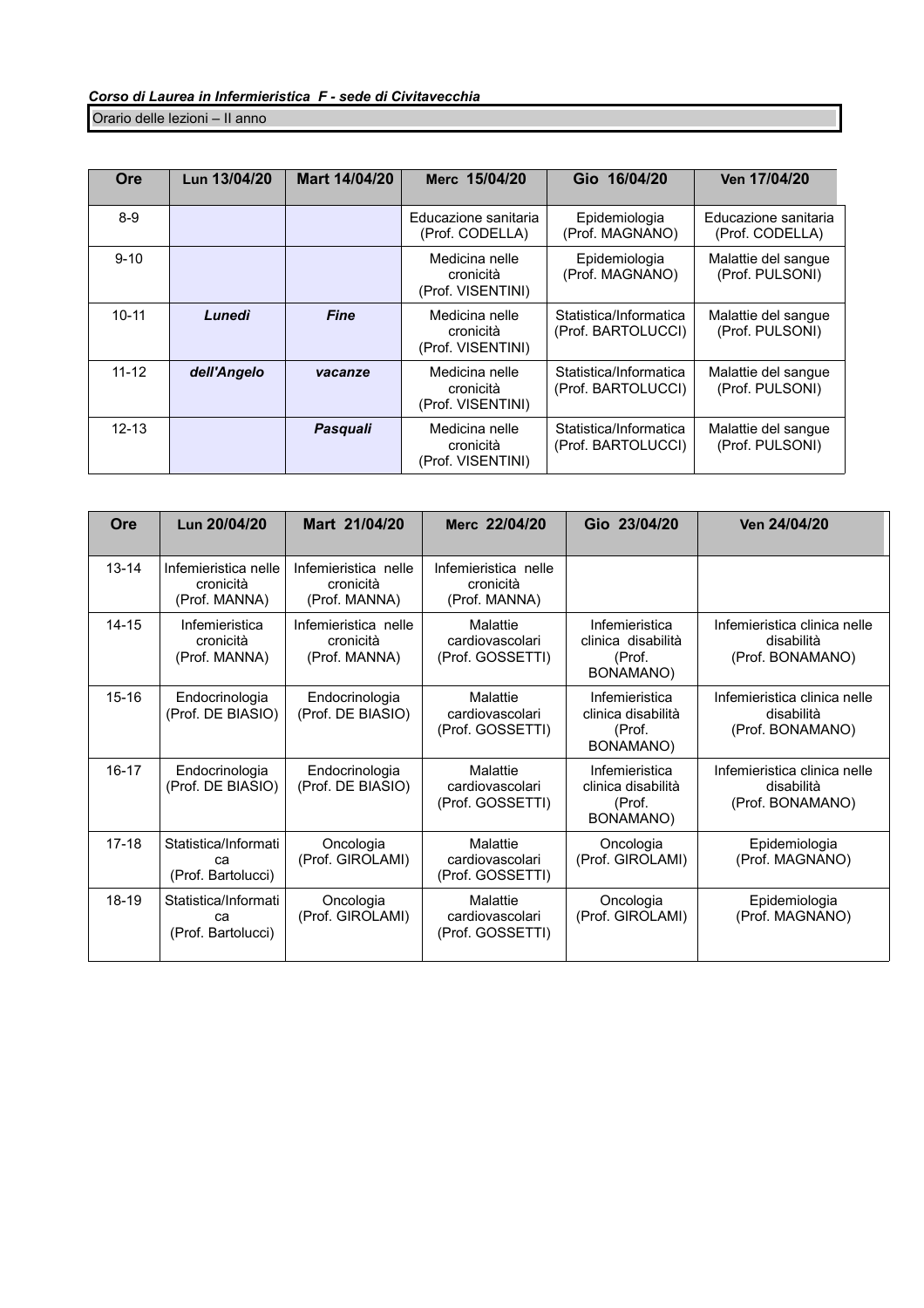Orario delle lezioni – II anno

#### **II semestre**

| Ore       | Lun 27/04/20                            | Mart 28/04/20  | Merc 29/04/20                                 | Gio 30/04/20                                 | Ven 01/05/20   |
|-----------|-----------------------------------------|----------------|-----------------------------------------------|----------------------------------------------|----------------|
| $8-9$     | Educazione sanitaria<br>(Prof. CODELLA) |                | Educazione sanitaria<br>(Prof. CODELLA)       | Epidemiologia<br>(Prof. MAGNANO)             |                |
| $9 - 10$  | Nefrologia<br>(Prof. PULSONI)           | <b>FESTIVO</b> | Medicina nelle cronicità<br>(Prof. VISENTINI) | Epidemiologia<br>(Prof. MAGNANO)             | <b>FESTIVO</b> |
| $10 - 11$ | Nefrologia<br>(Prof. PULSONI)           |                | Medicina nelle cronicità<br>(Prof. VISENTINI) | Statistica/Informatica<br>(Prof. BARTOLUCCI) |                |
| $11 - 12$ | Nefrologia<br>(Prof. PULSONI)           |                | Medicina nelle cronicità<br>(Prof. VISENTINI) | Statistica/Informatica<br>(Prof. BARTOLUCCI) |                |
| $12 - 13$ | Nefrologia<br>(Prof. PULSONI)           |                | Medicina nelle cronicità<br>(Prof. VISENTINI) | Statistica/Informatica<br>(Prof. BARTOLUCCI) |                |

| Ore       | Lun 04/05/20                                           | Mart 05/05/20                                      | Merc 06/05/20                                          | Gio 07/05/20                                           | Ven 08/05/20                     |
|-----------|--------------------------------------------------------|----------------------------------------------------|--------------------------------------------------------|--------------------------------------------------------|----------------------------------|
| $13 - 14$ | Infemieristica nelle<br>cronicità<br>(Prof. MANNA)     | Infemieristica nelle<br>cronicità<br>(Prof. MANNA) |                                                        |                                                        | Epidemiologia<br>(Prof. MAGNANO) |
| $14 - 15$ | Infemieristica nelle<br>cronicità<br>(Prof. MANNA)     | Infemieristica nelle<br>cronicità<br>(Prof. MANNA) | Malattie<br>cardiovascolari<br>(Prof. GOSSETTI)        | Infemieristica nelle<br>disabilità<br>(Prof. BONAMANO) | Epidemiologia<br>(Prof. MAGNANO) |
| $15 - 16$ | Endocrinologia<br>(Prof. DE BIASIO)                    | Educazione sanitaria<br>(Prof. CODELLA)            | Malattie<br>cardiovascolari<br>(Prof. GOSSETTI)        | Infemieristica nelle<br>disabilità<br>(Prof. BONAMANO) | Neurologia<br>(Prof. CECCANTI)   |
| $16-17$   | Endocrinologia<br>(Prof. DE BIASIO)                    | Oncologia<br>(Prof. GIROLAMI)                      | Malattie dell'app.<br>respiratorio<br>(Prof. GOSSETTI) | Infemieristica nelle<br>disabilità<br>(Prof. BONAMANO) | Neurologia<br>(Prof. CECCANTI)   |
| $17 - 18$ | Statistica/Informatica<br>(Prof.<br><b>BARTOLUCCI)</b> | Oncologia<br>(Prof. GIROLAMI)                      | Malattie dell'app.<br>respiratorio<br>(Prof. GOSSETTI) | Educazione sanitaria<br>(Prof. CODELLA)                | Neurologia<br>(Prof. CECCANTI)   |
| 18-19     | Statistica/Informatica<br>(Prof.<br><b>BARTOLUCCI)</b> | Oncologia<br>(Prof. GIROLAMI)                      | Malattie dell'app.<br>respiratorio<br>(Prof. GOSSETTI) | Educazione sanitaria<br>(Prof. CODELLA)                | Neurologia<br>(Prof. CECCANTI)   |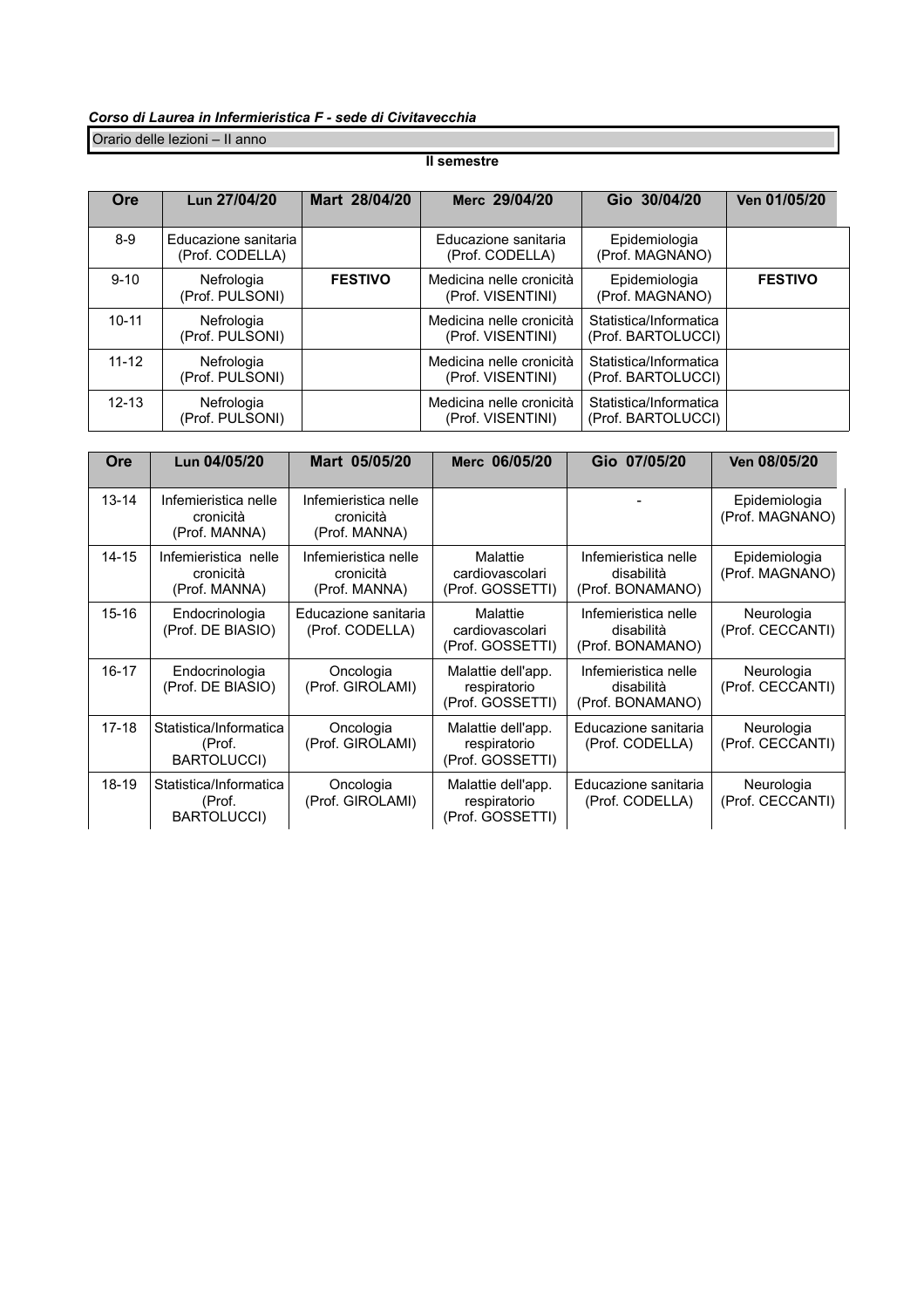| Ore       | Lun 11/05/20                            | Mart 12/05/20                                         | Merc 13/05/20                                    | Gio 14/05/20                                 | Ven 15/05/20                     |
|-----------|-----------------------------------------|-------------------------------------------------------|--------------------------------------------------|----------------------------------------------|----------------------------------|
| $8-9$     | Educazione sanitaria<br>(Prof. CODELLA) | Educazione sanitaria<br>(Prof. CODELLA)               | Epidemiologia<br>(Prof. MAGNANO)                 | Epidemiologia<br>(Prof. MAGNANO)             | Epidemiologia<br>(Prof. MAGNANO) |
| $9 - 10$  | Nefrologia<br>(Prof. PULSONI)           | Educazione sanitaria<br>(Prof. CODELLA)               | Epidemiologia<br>(Prof. MAGNANO)                 | Epidemiologia<br>(Prof. MAGNANO)             | Epidemiologia<br>(Prof. MAGNANO) |
| $10 - 11$ | Nefrologia<br>(Prof. PULSONI)           | Epidemiologia<br>(Prof. MAGNANO)                      | Medicina nelle<br>cronicità<br>(Prof. VISENTINI) | Statistica/Informatica<br>(Prof. BARTOLUCCI) | Neurologia<br>(Prof. CECCANTI)   |
| $11 - 12$ | Nefrologia<br>(Prof. PULSONI)           | Epidemiologia<br>(Prof. MAGNANO)                      | Medicina nelle<br>cronicità<br>(Prof. VISENTINI) | Statistica/Informatica<br>(Prof. BARTOLUCCI) | Neurologia<br>(Prof. CECCANTI)   |
| $12 - 13$ | Nefrologia<br>(Prof. PULSONI)           | IInfemieristica clinica<br>cronicità<br>(Prof. MANNA) | Medicina nelle<br>cronicità<br>(Prof. VISENTINI) | Statistica/Informatica<br>(Prof. BARTOLUCCI) | Neurologia<br>(Prof. CECCANTI)   |
| $13 - 14$ |                                         | Infemieristica clinica<br>cronicità<br>(Prof. MANNA)  |                                                  |                                              | Neurologia<br>(Prof. CECCANTI)   |
| $15 - 16$ |                                         |                                                       | Medicina nelle<br>cronicità<br>(Prof. VISENTINI) |                                              |                                  |
| $16 - 17$ |                                         |                                                       | Medicina nelle<br>cronicità<br>(Prof. VISENTINI) |                                              |                                  |

Orario delle lezioni– II anno

| Ore       | Lun 18/05/20                                       | Mart 19/05/20                              | Merc 20/05/20                                          | Giov 21/05/20                                          | Ven 22/05/20                                       |
|-----------|----------------------------------------------------|--------------------------------------------|--------------------------------------------------------|--------------------------------------------------------|----------------------------------------------------|
| $13 - 14$ | Infemieristica nelle<br>cronicità<br>(Prof. MANNA) | Epidemiologia<br>(Prof. MAGNANO)           |                                                        |                                                        | Infemieristica nelle<br>cronicità<br>(Prof. MANNA) |
| $14 - 15$ | Infemieristica nelle<br>cronicità<br>(Prof. MANNA) | Epidemiologia<br>(Prof. MAGNANO)           | Malattie dell'app.<br>respiratorio<br>(Prof. GOSSETTI) | Infemieristica nelle<br>disabilità<br>(Prof. BONAMANO) | Infemieristica nelle<br>cronicità<br>(Prof. MANNA) |
| $15 - 16$ | Endocrinologia<br>(Prof. DE BIASIO)                | Educazione<br>sanitaria<br>(Prof. CODELLA) | Malattie dell'app.<br>respiratorio<br>(Prof. GOSSETTI) | Infemieristica nelle<br>disabilità<br>(Prof. BONAMANO) | Neurologia<br>(Prof. CECCANTI)                     |
| $16 - 17$ | Endocrinologia<br>(Prof. DE BIASIO)                | Oncologia<br>(Prof. GIROLAMI)              | Malattie dell'app.<br>respiratorio<br>(Prof. GOSSETTI) | Infemieristica nelle<br>disabilità<br>(Prof. BONAMANO) | Neurologia<br>(Prof. CECCANTI)                     |
| $17 - 18$ | Statistica/Informatica<br>(Prof.BARTOLUCCI)        | Oncologia<br>(Prof. GIROLAMI)              | Malattie dell'app.<br>respiratorio<br>(Prof. GOSSETTI) | Epidemiologia<br>(Prof. MAGNANO)                       | Neurologia<br>(Prof. CECCANTI)                     |
| 18-19     | Statistica/Informatica<br>(Prof. BARTOLUCCI)       | Oncologia<br>(Prof. GIROLAMI)              | Malattie dell'app.<br>respiratorio<br>(Prof. GOSSETTI) | Epidemiologia<br>(Prof. MAGNANO)                       | Neurologia<br>(Prof. CECCANTI)                     |

#### **II semestre**